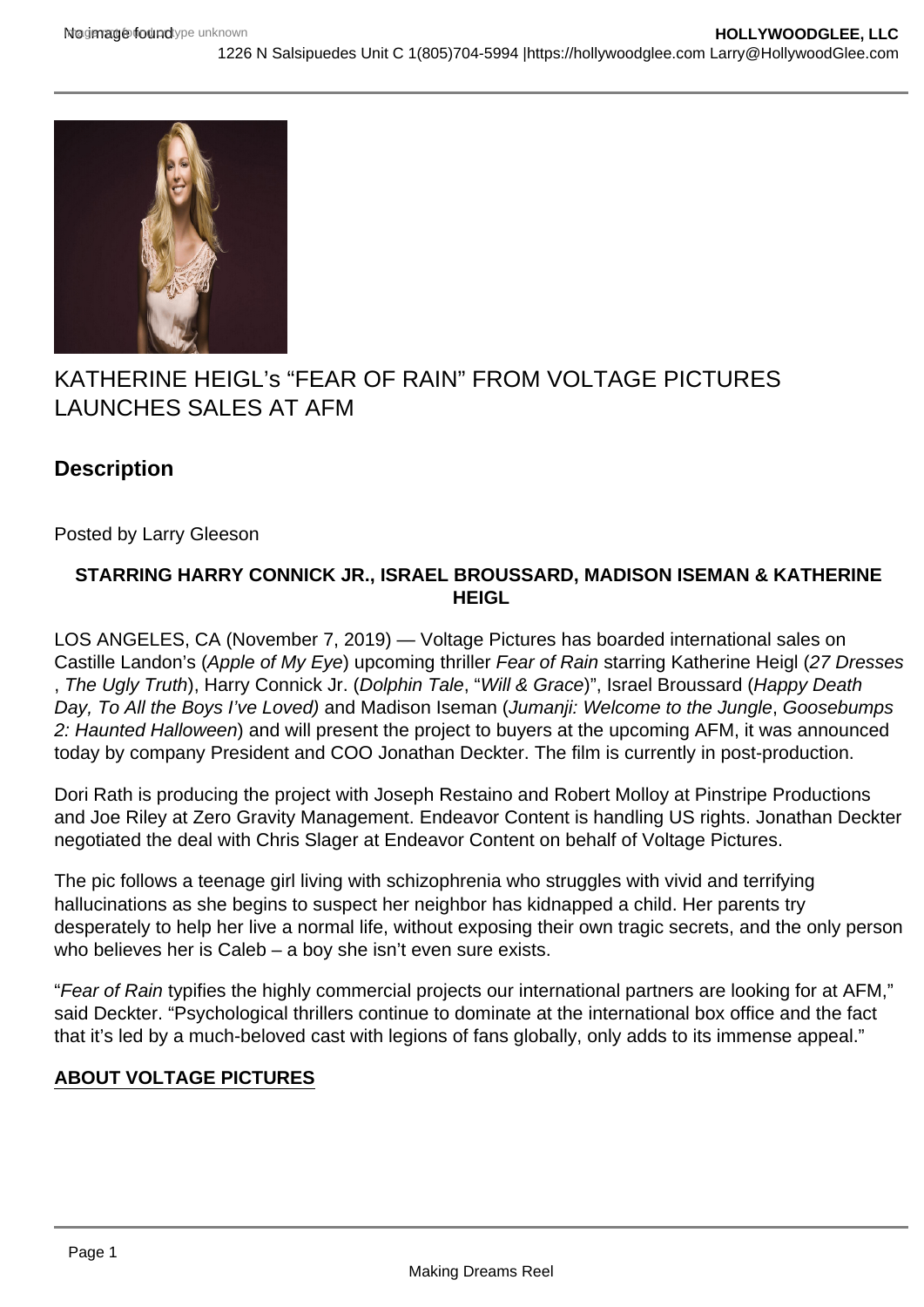

Voltage Pictures, established in 2005, is a privately held, film and television production, financing and sales entity, purchased in 2016 by Chinese Anhui Xinke New Materials, a company primarily involved in copper processing and manufacturing wires and cables. Voltage has won six Academy Awards including Best Picture for The Hurt Locker, and three Academy Awards for Dallas Buyers Club.

Recently released by Voltage is the blockbuster comedy I Feel Pretty starring Amy Schumer, Michelle Williams, Emily Ratajkowski, and Naomi Campbell, which had a wide theatrical release via STX Entertainment in April 2018 and has since generated nearly \$100m in the worldwide box office. Extremely Wicked, Shockingly Evil and Vile starring Zac Efron, Lily Collins, Kaya Scodelario, Jim Parsons, and John Malkovich premiered at the 2019 Sundance Film Festival to great acclaim.

After based on the internationally best-selling series of books by Anna Todd, debuted number one at the box office in 17 international territories including Germany and Italy when released in April 2019 and is currently the highest-grossing independent film of the year. After recently won three awards at the 2019 Teen Choice Awards including Choice Drama Movie, Choice Drama Movie Actor and Choice Drama Movie Actress. Production on the highly anticipated sequel After We Collided commenced in August 2019.

The company is currently in post-production on Ava directed by Tate Taylor and starring Jessica Chastain, Colin Farrell, John Malkovich, Common, Geena Davis, and Joan Chen.

Other titles released by Voltage include Colossal starring Anne Hathaway released in April 2017 by Neon and A Family Man starring Gerard Butler, and Keep Watching, starring Bella Thorne which released by Screen Gems.

Voltage was a co-financier and sales agent for the acclaimed Wind River, from Taylor Sheridan in his directorial debut, starring Jeremy Renner and Elizabeth Olsen, which premiered to rave reviews at the 2017 Sundance Film Festival which took over \$44 million in worldwide box office. Chartier and Deckter were executive producers on the project.